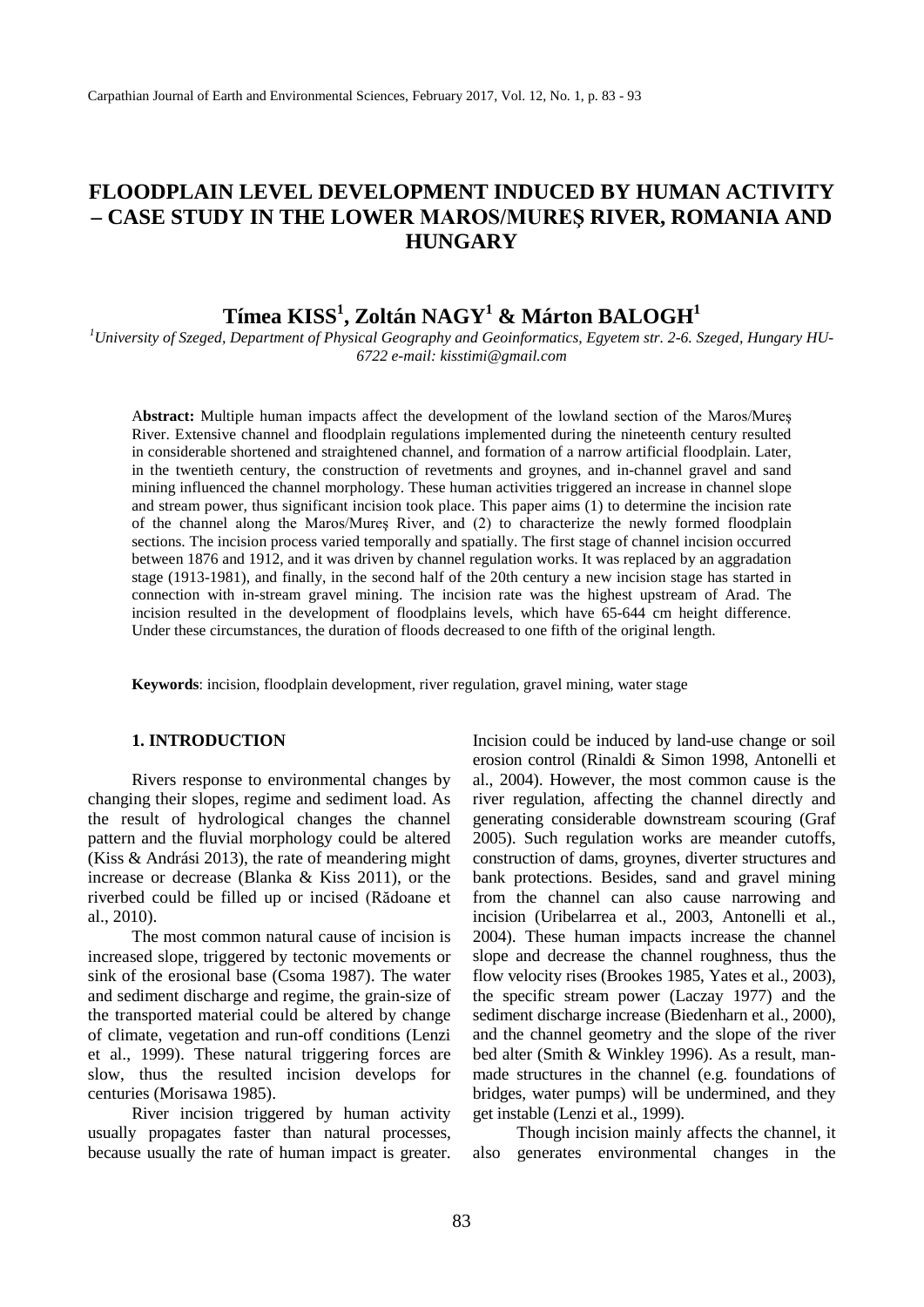neighboring riparian areas. The altered regime is in the background of these changes, as in the incised channel low stages become more common and the duration of floods decreases (Kiss & Andrási 2013). After the incision overbank floods became rare, but if any develop, it usually has higher energy (Lenzi et al., 1999, Wyzga 2001). The groundwater level and its flow direction could also change as the result of stage drops and the lack of floods (Bravard et al., 1997). These processes affect the hydrological conditions of the floodplains (Werners et al., 2010), resulting in alteration of wetlands and habitat loss of several species (Dévai 2000, Lóczy & Kiss 2008).

Most lowland meandering rivers of the Carpathian Basin were straightened and their floodplains were artificially confined during the nineteenth-twentieth centuries river regulation works (Ihrig 1973, Tóth 2000). The slope of the rivers was doubled by cutoffs, causing measurable incision almost immediately (Lászlóffy 1932, 1934, Károlyi 1960, Kiss et al., 2008, Kiss & Sipos 2007, Lóczy et al., 2009), the decrease of low water stages and the transformation of wetlands (Félegyházi 1929, Dévai 2000). Decreasing riverbed elevation is still common phenomena in the Carpathians (Wyzga 2001, Rădoane et al., 2010) and elsewhere in Europe (Bravard et al., 1997, Rinaldi et al., 2005).

The Lipova  $-$  Szeged section of the Maros/Mureş River was one of the most dramatically regulated rivers in the Carpathian Basin, since the originally meandering – anastomosing channel was almost completely straightened and its slope doubled (Urdea et al., 2012). In the late twentieth century, intensive sand and gravel mining started on the lowland section of the river, triggering incision The most obvious evidences on incision are (1) the remnants of cutoffs on the higher floodplain levels, which nowadays are rarely flooded; and (2) the development of the lower floodplain levels, which are inundated regularly. These low floodplain areas developed of sand-bars and islands, after vegetation could stabilize their surface (Blanka & Kiss 2011).

The aims of the present paper are (1) to estimate the spatial and temporal differences in the incision rate along the Maros/Mureş River, (2) to describe the characteristics of the newly formed low floodplain sections, and (3) to give an evolutionary model on the recent development of the channel–floodplain system. The timing and the scale of the incision will be evaluated based on the analysis of water stage and discharge values, while the propagation of the process will be studied by measuring the height differences between the floodplain levels.

## **2. STUDY AREA**

The Maros/Mureş River is the largest tributary (L: 789 km; A: 30.322km²) of the Tisza River, collecting the waters of southern Transylvania (Konyecsny 2010). The research was carried out on the lowland section of the river, between the Lipova Gorge (where the river enters to the plain from the Apuseni Mountains) and Szeged, at the junction of the Maros/Mureş and Tisza Rivers. Based on the data of the Makó gauging station, the lowest water discharge is 21 m<sup>3</sup> s<sup>-1</sup>, the mean discharge is 161 m<sup>3</sup>·s<sup>-1</sup>, and the greatest flood discharge is  $2420 \text{ m}^3 \text{ s}^{-1}$  (measured in 1974; Urdea et al., 2012). The slope of the river varies between  $13-47$  cm $\cdot$  km<sup>-1</sup> (average:  $27$  cm $\cdot$  km<sup>-1</sup>) and the mean flow velocity is  $0.6 \text{m} \cdot \text{s}^{-1}$  (Csoma 1975). The great slope predicts that the channel formation is intensive (Kiss & Sipos 2007), which is further stressed by the high sediment transport. The Maros/Mureş carries significant amount of suspended load (average:  $650 \text{ g} \cdot \text{m}^3$ ), but it can be 15-times more  $(ca. 10,000 g·m<sup>-3</sup>)$  during floods, while the bed-load discharge is  $0.9 \text{ kg} \cdot \text{s}^{-1}$  or  $28,000 \text{ t} \cdot \text{yr}^{-1}$  (Bogárdi 1974).

Altogether 33 cutoffs were made in the nineteenth century, thus the original length (260 km) from Lipova to Szeged was reduced to 145 km (Laczay 1975, Török 1977). The downstream section of the Maros/Mureş is intensively narrowing since the 1950's (Kiss & Sipos 2007), which was interpreted as a morphological return of the Maros/Mureș to its original meandering pattern (Sipos 2006).

The studied 145 km-long reach was divided into four sections based on the channel processes and morphology (Fig. 1). The upper section stretches from Pauliş to Fântânele (145-105 fluvial km), it has a sinuous-meandering pattern and the channel was strongly affected by in-stream gravel mining. The second section from Zădăreni to Semlac (105-57 fluvial km) has similar channel pattern, but the mining activity does not affect the channel directly. The third, anastomosing section between Şeitin and Makó (57-22 fluvial km) was almost straightened during the nineteenth‒twentieth century's river regulation works, but it developed without direct human influence in the last almost 100 years, because it constitutes the border between Romania and Hungary. The section between Makó and Szeged (22-0 fluvial km) had a meandering channel before nineteenth century's regulation works, but after the numerous cutoffs it became straight–sinuous, and in the twentieth century the channel was stabilized by revetments and groynes (Kiss et al., 2011). Along the studied reach double floodplain levels were identified at 53 sites. On the most characteristic 13 sites detailed survey was carried out to map the different floodplain levels.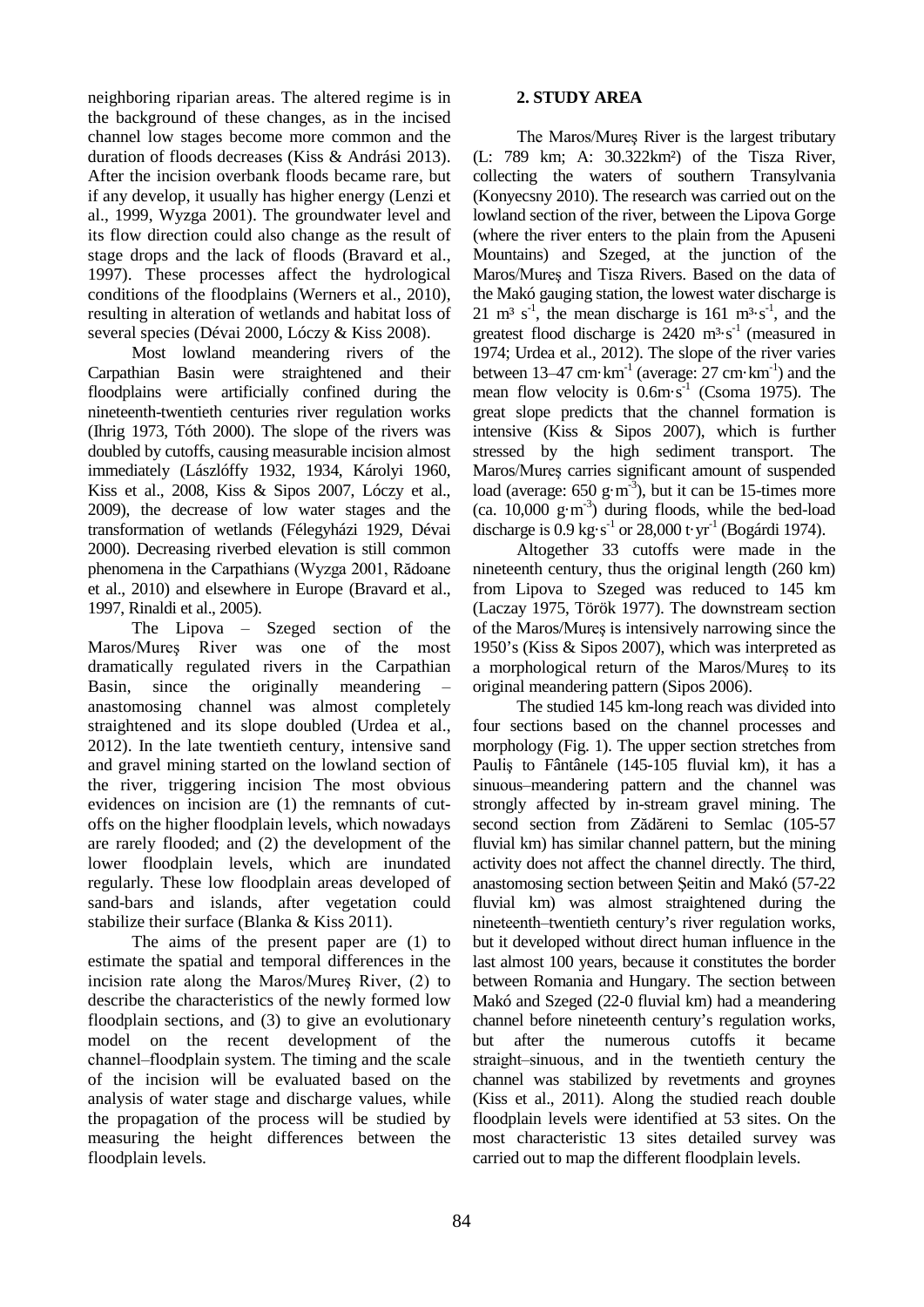

Figure 1. The studied section of the Maros/Mureş River was divided into four morphologically uniform sections, where 18 sites were chosen for detailed morphological study. The locations of the two gauging stations are marked by arrows.

## **3. METHODS**

The water stage and discharge data of Arad (97 fkm) and Makó (24.5 fkm) gauging stations were analyzed to determine the rate and time of incision. The Makó gauging station has long (1876-2011) and continuous daily water stage record, whilst at the Arad gauging station the stage record is discontinuous (existing data: 1876-1916, 1971-1975, 1980-1985 and 1991-2010). Discharge data are available from Makó since 1960 and from Arad since 1970. Based on the data set the yearly lowest water stages were analyzed in detail, as they reflect riverbed erosion or aggradation. The decadal hydrological changes of the Maros/Mureş were described based on stage durability curves (applying daily data). The discharge and the associated stage data were also analyzed to determine whether the drop in low stages was generated by incision or decreased run-off. The spatial propagation of incision (towards downstream or upstream) was determined by the comparison of the data sets of Makó and Arad gauging stations.

The incision and narrowing of the channel result in the development of double leveled floodplains. Those areas were identified as low floodplain surfaces, which were sandbars in the 1950- 60s (according to aerial photos and maps) and later they were stabilized by vegetation. The area and geomorphological forms of these low floodplain

sections were determined based on topographical maps (in Romania at 1:20,000 scale; in Hungary at 1:10,000 scale), aerial photos (2000), Google Earth images (2004, 2007 and 2012) and LiDAR images (2014; in Hungary). The geo-referencing of these data was made under ERDAS IMAGINE 9.1, and the analysis of the landforms was carried out under ArcMap 10.2 software.

The geomorphology of 18 selected study sites was mapped in detail by field surveys using Topcon Hiper Pro RTK-GPS (its horizontal accuracy is  $10\pm5$ mm and the vertical is  $15\pm 5$  mm).

## **4. RESULTS AND DISSCUSION**

#### **4.1. Hydrological changes**

The yearly lowest stage values reflect the incision quite well. Based on the continuous data-set at Makó four channel incision stages could be identified (Fig. 2).

During the first period (1876−1912), the yearly lowest water stages varied between -139 cm and 19 cm. The water stage durability curves (Fig. 2B) shows that during 75% of the period water stages were higher than  $-10$  cm, in half of the period the stages exceeded 30 cm, and only 25% of the period was characterized by stages higher than 105 cm. As the bankfull stage is 300 cm, floods were quite rare.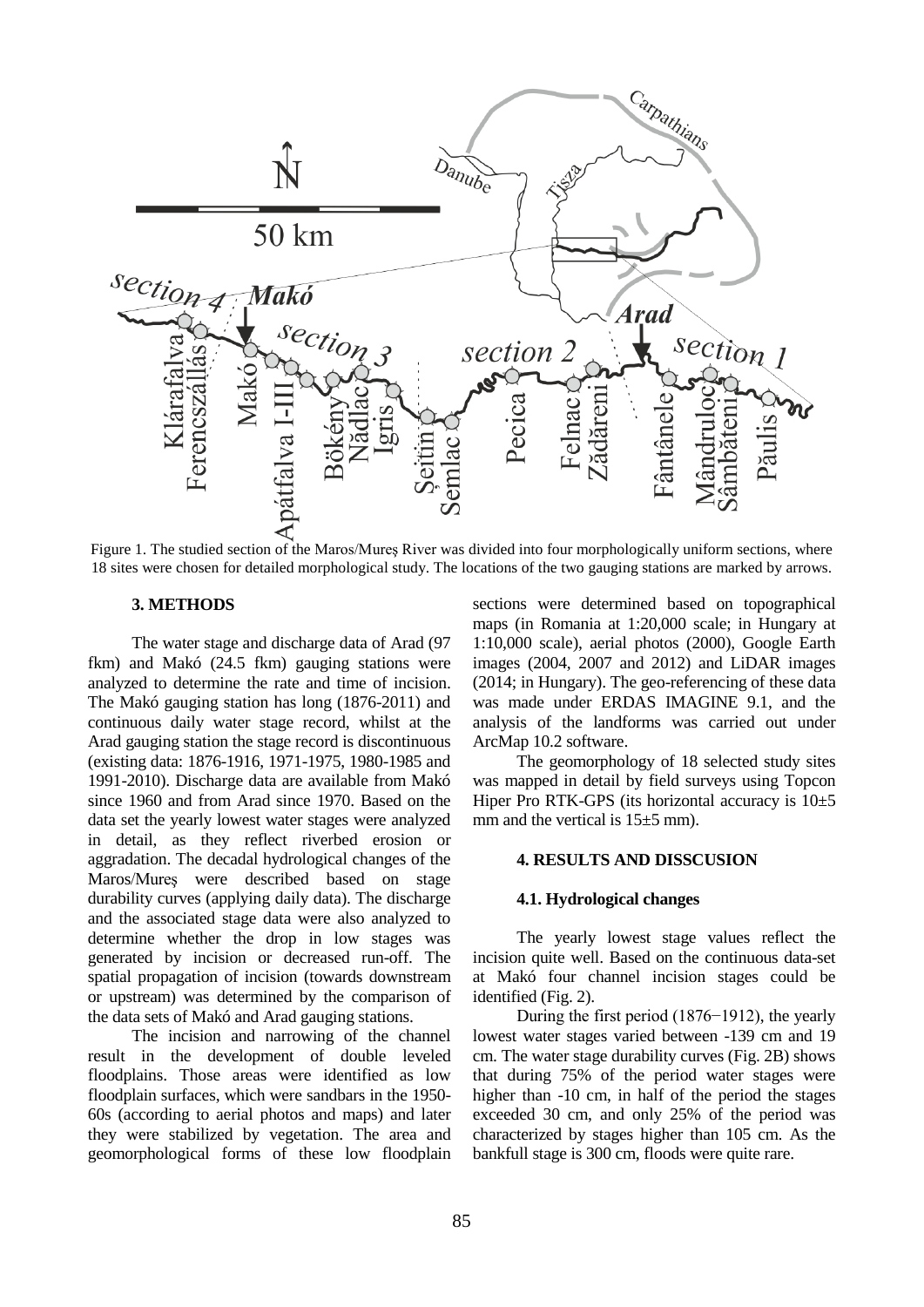During the next period (1913−1950) the level of yearly lowest waters increased by 6-78 cm. It also appears on the durability curves, as they shifted upwards by 5-10 cm (75%: 0 cm; 50%: 30 cm; 25%: 110 cm).

The previous hydrological processes continued in the third period (1951−1981), as the yearly lowest stages increased further on, though the increase became smaller (5-23 cm). The stage durability curves also shifted upwards by 5-20 cm (75%: 5 cm; 50%: 50 cm, 25%: 130 cm).

In the latest period (1982−2011) the yearly lowest water stages dropped considerably. The decrease of water level is reflected by descending water durability curves (75%: -15 cm, 50%: 25 cm, 25%: 100 cm), which refer to 20-30 cm decrease in stage values.

The datasets of Makó and Arad were compared to reveal the spatial differences in the hydrological parameters (Fig. 2A). Between 1876 and 1912 the decrease of yearly lowest stages appeared at both sites, but the rate of water-level drop is greater at Arad (143 cm) than at Makó (75 cm). There is a lack of data at the Arad gauging station between 1913 and 1950, thus the hydrological changes could not be evaluated. Between 1970 and 1981 the yearly lowest values of Arad reflect considerable stage drop (by 195 cm), which became even more pronounced between 1982 and 2010 (by further 161 cm).

These data suggest that in the area of Makó river-bed incision was characteristic in two periods, (1) before 1912 and (2) since the beginning of 1980's, whilst an aggradational period appeared in between. In the late 19th and early 20th century similar incision characterized the sections of the two gauging stations. However, the second incision stage started (at least) as early as the 1970s at Arad, and in the 1980s at Makó, and the rate of incision was greater upstream, than along the lower section.

be explained not only by incision, but also by climate change (decreasing precipitation and run-off). To separate the two causes, the discharge-stage relationship was also analyzed. At Makó gauging station (Fig. 3A) the mean discharge related to -50 cmstage increased by 106% (1960-1981: 36  $m^3 \cdot s^{-1}$  and 1982-2011:  $75 \text{ m}^3 \text{·s}^{-1}$ ). At the same period the discharge of the 0 cm-stage has increased by 82%  $(\text{from } 74 \text{ m}^3 \cdot \text{s}^{-1} \text{ to } 134 \text{ m}^3 \cdot \text{s}^{-1})$  and by 57% of the 50 cm-stage (from  $124 \text{ m}^3 \cdot \text{s}^{-1}$  to  $195 \text{ m}^3 \cdot \text{s}^{-1}$ ). As the stage values got higher, the discharge increase becomes less pronounced, as there was just 32% increase of 100 cmstage (from 193 m<sup>3</sup>·s<sup>-1</sup> to 255 m<sup>3</sup>·s<sup>-1</sup>), and only 17% increase was measured of the 150 cm-stage (from  $277m^3 \cdot s^{-1}$  to 325  $m^3 \cdot s^{-1}$ ). From the level of the nearbankfull discharge the processes alter, as their discharge decreases: at 200 cm-stage by 7% (from  $370m^3 \cdot s^{-1}$  to 343 m<sup>3</sup> $\cdot s^{-1}$ ) and by 9% of the stages higher than 300 cm (from 560  $m^3 \cdot s^{-1}$  to 513  $m^3 \cdot s^{-1}$ ). Finally, higher stages almost disappeared since 1982.

At the Arad gauging station (Fig. 3B) no discharge measurements were made below 50-cm stage before 1980. But the discharge of the 100 cmstage increased by 201% (in 1970-1981:74 m<sup>3</sup> s<sup>-1</sup>, and in 1982-2010: 150  $m<sup>3</sup>·s<sup>-1</sup>$ ). Thus, the change is similar as at Makó, but at Arad with a much greater degree. At higher stages similar trend is shown at Arad as at Makó: at Arad the discharge increase was 74% (from  $137 \text{ m}^3 \cdot \text{s}^{-1}$  to 238 m<sup>3</sup> $\cdot \text{s}^{-1}$ ) in case of 150 cm-stage, and 58% (from 217 m<sup>3</sup>·s<sup>-1</sup> to 344 m<sup>3</sup>·s<sup>-1</sup>) at the 200cmstage respectively. However, whilst at Makó the nearbankfull (over 250 cm water level) and overbank flood stages have a decreasing discharge, at Arad the tendency of the increase remain the same: at 250 cmstage by 41% (from  $325 \text{ m}^3 \text{·s}^{-1}$  to  $458 \text{ m}^3 \text{·s}^{-1}$ ), at  $300$ cm-stage by 36% (from  $435 \text{ m}^3 \text{ s}^{-1}$  to 591 m<sup>3</sup>·s<sup>-1</sup>) and at 350 cm-stage by 27% (from  $559m^3 \cdot s^{-1}$  to  $710m^3 \cdot s^{-1}$ ). Probably it is connection with the incision itself, namely, due to the incision only higher stages reach the bankfull level.



The decreasing level of yearly low stages could

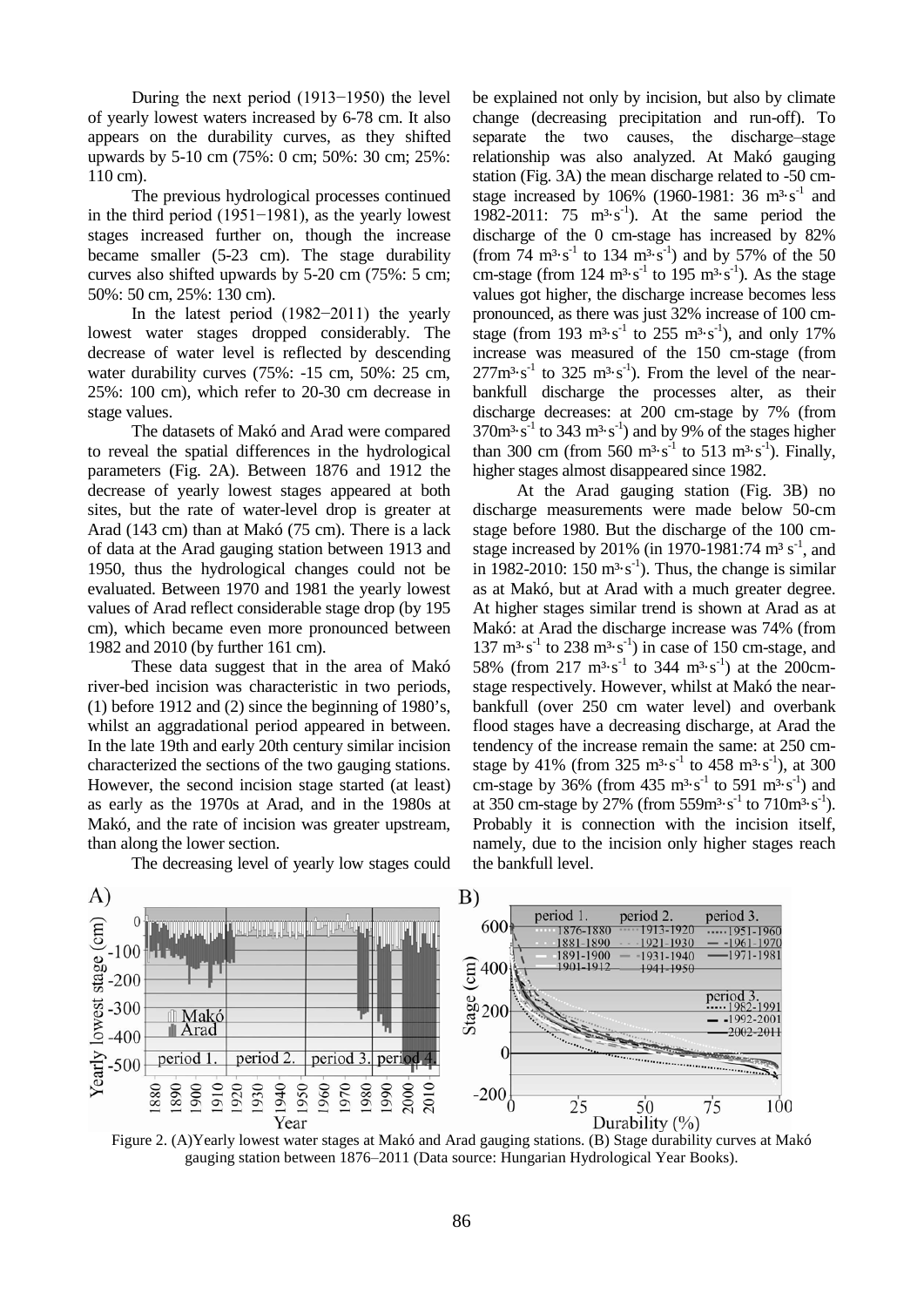

Figure 3. Discharge changes of given stages at Makó and Arad gauging stations between 1960–2011 (data source: Hungarian Hydrological Year Books).

### **4.2 Development of low floodplain levels**

Along the Maros/Mureș artificial levees were built in the nineteenth century as flood protection measures. The levees were not built parallel to the river, but along the cut off meanders, therefore the width of the artificial floodplain varies: at some places it is only 17 m wide, whilst at others it is over 0.5 km. The incision and narrowing (see Sipos 2006) of the Maros/Mureș channel resulted in the development of new, lower lying floodplain surfaces. According to our spatial analysis, such low floodplain areas developed at 53 sites along the studied reach. As a consequence, the nineteenth century floodplain became relatively higher, and it is flooded less frequently. The two floodplain levels are divided by an escarpment. The studied low floodplain sections were classified based on their geomorphologic features and the characteristics of the river section they are situated by.

## *4.2.1. Floodplains along the meandering section influenced by gravel mining (145-105 fkm)*

The most upstream studied section of the Maros/Mureș is characterized by sinuous–meandering channel. In-channel gravel mining was intensive until recently, affecting ca. 62 % of the section-length.

Along this section of the Maros/Mureș wide artificial floodplain areas were created at 12 sites, but low floodplain levels developed only at seven of them. These newly developed low floodplain surfaces are 32- 384 m wide and 0.2-3.4 km long, their total area is 1.5km². The height difference between the lower and higher floodplain levels varies between 1.5–6.6m. The most characteristic geomorphologic features on the higher level are the abandoned channels of the nineteenth century cut-offs, their point-bar systems, and the quarries of abandoned or active gravel mines.

A good example on the section is provided at Mândruloc (Fig. 4). On the higher floodplain level, the remnant of a cut-off is visible, even its in-channel bars, riffles and pools are identifiable, referring to very rapid cut-off and incision of the main channel, thus overbank aggradation could not cover the former channel forms. On the floodplain the point-bar system and the natural levee of the former channel are well visible. On the lower floodplain level the channel forms of the Maros/Mureș were not preserved, because the mining destroyed the fluvial forms.



Figure 4. The uppermost (No.1) section of the Maros/Mureș characterized by double floodplain levels and meandering channel pattern. (A) Geomorphologic map of Mândruloc site. a: high floodplain, b: low floodplain, c: escarpment, d: abandoned channel, e: lateral-bar, f: active island, h: point-bar, i: surveyed profile. (B) Profile across the floodplain. (C) The planimetric changes of the Maros/ Mureș at Mândruloc (1960-2013).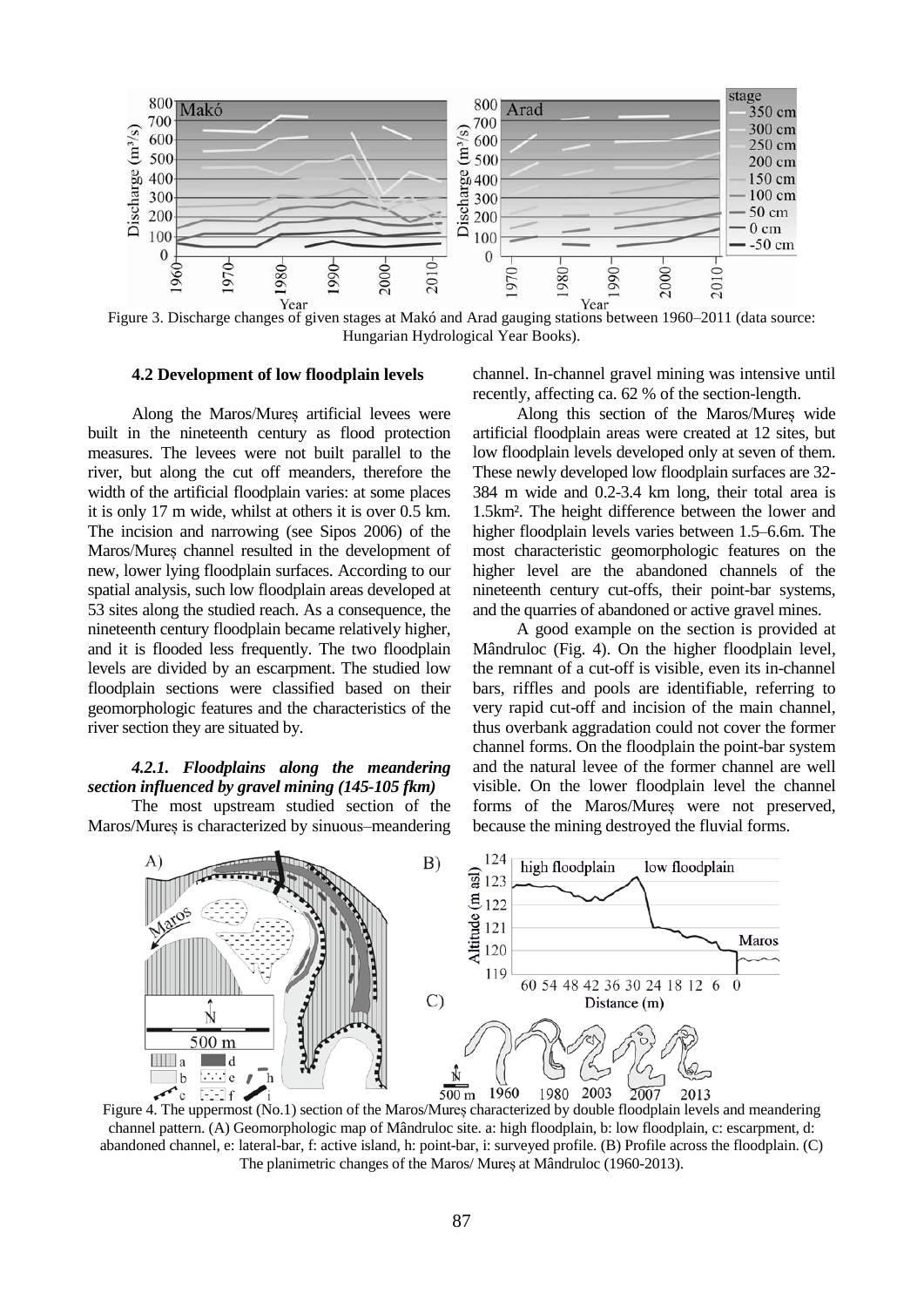Based on the height conditions of the higher floodplain level and the gauging station, it is probable, that until the late 1970s the higher level was inundated for at least one day per year, but since the incision became so great no flood could reach it. Similar trend characterizes the lower floodplain level, which could be inundated for at least a month in each year, but recently it is flooded just for two weeks in average. It reflects that incision is still an active process, and the hydrological connection between the different floodplain levels is getting worse.

As along its lowland section of the Maros/Mureș it has high slope  $(28 \text{ cm} \cdot \text{km}^{-1})$ , and wide (150-200 m) channel and considerable bedload discharge, in the over-widened sections  $(\geq 300 \text{ m})$ large quantity of gravel deposited. These sections offered good opportunity for in-channel gravel-mines, which were active until the early 2010s (Urdea et al., 2012). To interpret the direct effect of mining on channel development, a study area at Mândruloc was chosen (Fig. 4). Here, in the nineteenth century a narrow (30-70 m) meander developed. By 1960 the channel shifted southward, and it had almost a uniform width (average: 117 m). However, between 1960 and 1980 the mining probably had begun, thus the channel shift became more intensive (357 m), chute-cutoffs were formed, and the deterioration of the channel started, as due to the mining activity started the bankline became irregular. Between 1980 and 2007 the river shifted towards NE by 234 m (average migration rate:  $5.3 \text{ m} \cdot \text{y}^{-1}$ ), and the channel width doubled (333 m), and to compensate the widening mid-channel islands formed. Between 2007 and 2012 the channel became narrower (317 m), the islands extended, and the rate of migration decreased to 0.9 m  $y^{-1}$ .

Unfortunately the map series does not provide vertical elevation data along the river, thus the rate of incision could not be followed. However, the surveyed profile reflects the development of two floodplain levels. The higher level was formed in the nineteenth century, whilst the lower developed in the

second half of the twentieth century. The mean height difference between them is 2.6 m, referring to similar rate of incision.

## *4.2.2. Floodplains along the meandering section, without mining (70-105 km)*

The No. 2 section of Maros/Mureș has also meandering pattern, but mining activity was not typical. In the nineteenth century the artificial levee was built in irregular distance from the channel, thus here 13 floodplain sections were created. In the territory of these floodplain sections lower-lying floodplain areas developed as the result of modern incision, thus, by some larger high floodplain surfaces several smaller (not continuous) lower surfaces could be found. The low floodplain sections are smaller (width: 79-524 m; length: 0.1-4.6 km), than in the No. 1. section of the Maros/Mureș, but their total area is higher (2.6 km²). The height difference between the two floodplain levels varies between 1.4 and 2.9 m. The geomorphology of the higher floodplain is similar to the upstream section. Lower floodplain sections are characterized by point-bars and swales, which slope towards the riverbank (Fig. 5).

Between the 1950s and 1970s the higher floodplains were probably inundated for four days per years in average, whilst the lower floodplains for almost 2 months. However since the 1980s the number of overbank floods reduced drastically, as it became only one day and 18 days per year respectively, referring to the importance of incision.

The slope of this section of the Maros/Mures is  $44 \text{cm} \cdot \text{km}^{-1}$  (Andó 2002), the average channel width is 180 m, however there is a tendency of narrowing. For example, in 1960 the Maros/Mureș was the widest (324 m) at a straight section near Pecica (Fig. 5), but in 2011 this section was just 219 m wide, thus the rate of narrowing  $(3.2 \text{ m} \cdot \text{y}^{-1})$  was considerable, and the lateral channel migration terminated. The low-lying floodplain surfaces developed on the bars of the narrowing and slightly incising channel.



Figure 5. The No. 2 study section. (A) Geomorphologic map of Şeitin. a: high floodplain, b: low floodplain, c: abandoned channel, d: sand bar, e: active island, f: surveyed profile. (B) Profile across the floodplains.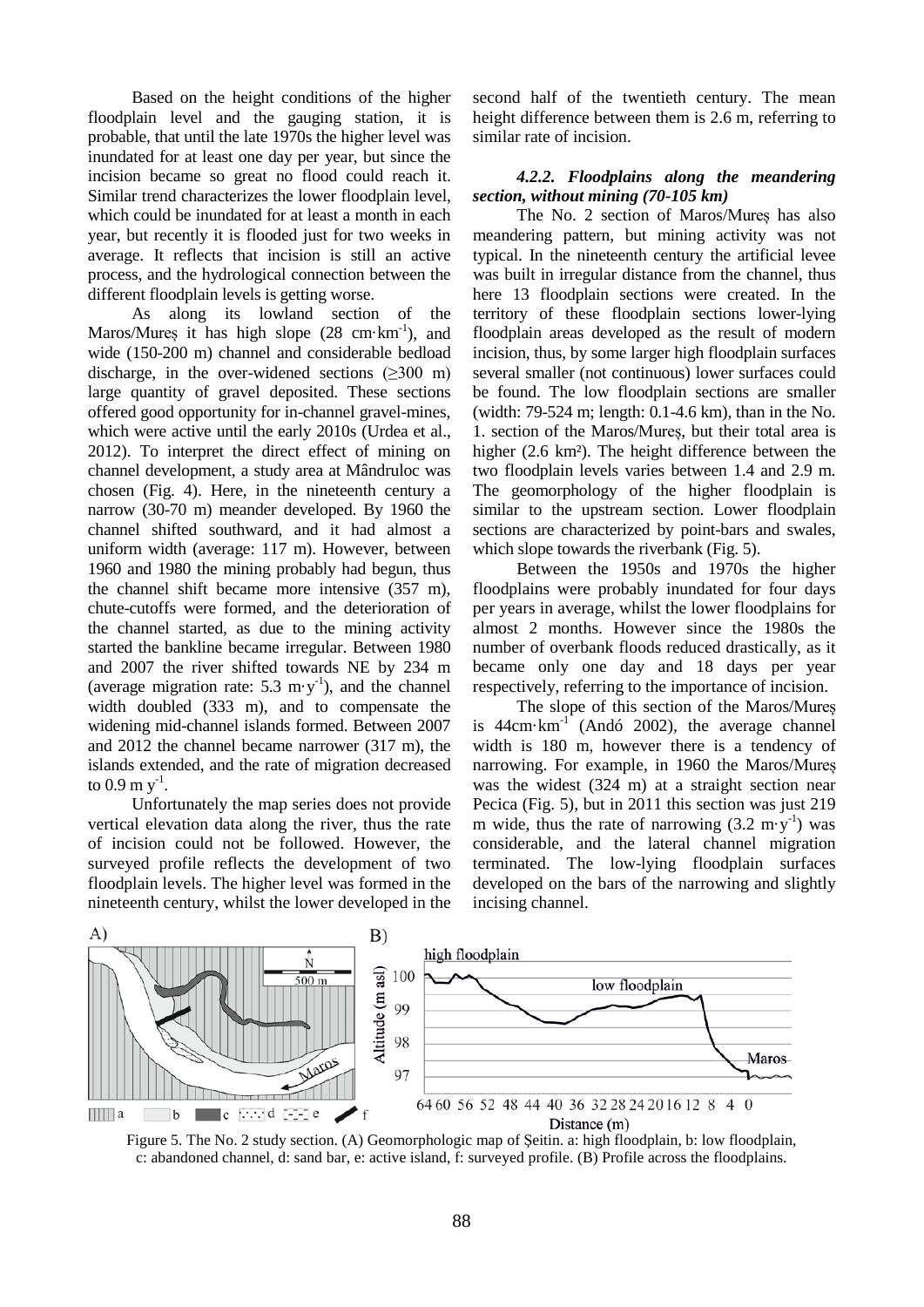#### *4.2.3. Braided section (22-70 km)*

The No. 3 section runs along the Romanian– Hungarian border. It became braided after the nineteenth century river regulation works, when the originally meandering- anastomozing channel was straightened to shorten the shipping route. Altogether 12 higher and 21 lower floodplain areas were identified. The width of the lower floodplain segments varies between 92 and 391 m, and their length is 0.3-7.6 km, their total area is the greatest (4.9 km²) along the whole lowland section of the Maros/Mureș. The height difference between the two floodplain levels is the smallest (0.6-2.3 m) of the study sites. Along this section at certain sites the lower floodplain sections have even two levels separated by natural levees, their elevation difference is only 0.5-1.9 m.

On the highest floodplain level the remnants of cut-offs, point-bars and sand-pits could be found (Fig. 6). On lower floodplain the geomorphological forms are in relation with the braided channel, as former sand-bars, islands and side-channels could be identified, though the deeper-lying forms are covered by deep overbank sediments (Oroszi & Kiss 2010).

Along this section the higher floodplain was flooded for two weeks per year in average until the late 1970s, whilst the number of flood days was over three weeks on the lower floodplain. However since the early 1980s the length of inundation decreased to a week and two weeks on the floodplain levels respectively.

The average slope of the channel along this section is  $28 \text{ cm} \cdot \text{km}^{-1}$ , the average width of the braided channel was 180 m (Urdea et al., 2012). However, significant channel narrowing was observed sine the 1950's (Sipos et al., 2007). For example, at Bökény study site, the original width of the channel was 281 m (Fig. 6), nowadays it decreased to 186 m, suggesting an intensive narrowing rate of 4.3 m $\cdot$ yr<sup>-1</sup> between 1960–1980, and a low rate of  $0.2 \text{ m} \cdot \text{yr}^{-1}$  by 2012.

## *4.2.4. Artificially stabilized lowermost section (0-22 km)*

The closest, No. 4 section to the Tisza– Maros/Mureș conjunction was canalized during the nineteenth century regulation works, resulting in an artificial channel with low sinuosity bends. In the twentieth century revetments and bank protections were created to stop the channel migration. Along this section of the Maros/Mures altogether six wide high floodplain surfaces were created, along which 7 lower floodplain sections developed. Here the low floodplain surfaces are narrower (17-157 m) and shorter (313-2033 m) than along the upstream sections, and their total area (1.1 km²) is also the smallest. All the low floodplains were formed of the point-bars of the bends, and their surface became stabilized by riparian forests after 1953. Between the higher and lower floodplain levels the height difference varies between 1.4 m and 2.4 m.



Figure 6. The No. 3 study section. (A) Geomorphologic map of of Bökény site. a: high floodplain, b: low floodplain, c: artificial levee, d: abandoned channel, e: active island, f: point-bar, g: surveyed profile. (B) Profile across the floodplains. (C) The planimetric changes of the Maros/Mureș at Bökény (1960-2012).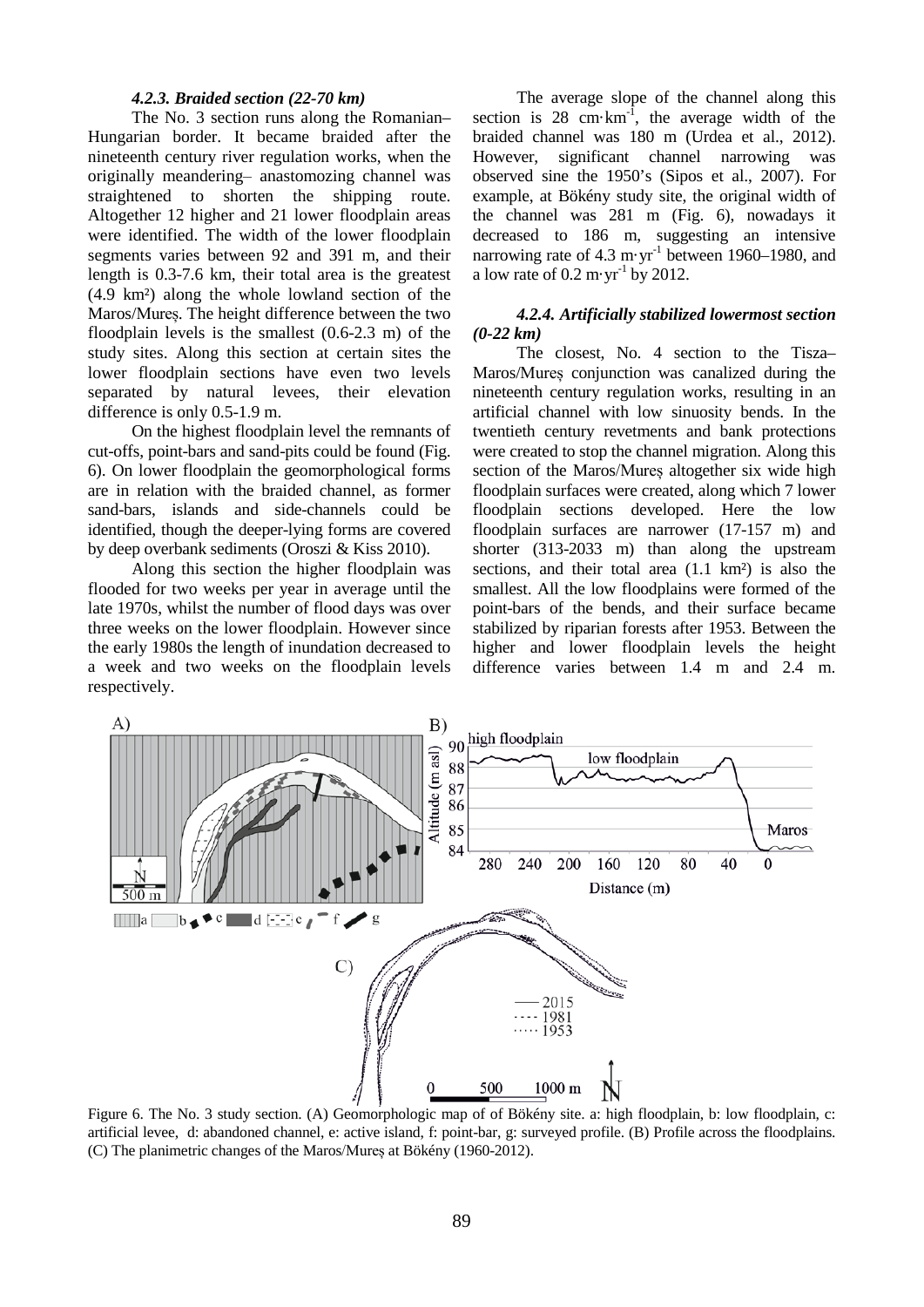The surface of the high floodplain is poor in geomorphic forms because it was a flat area before the canalization, only some cut-offs, sand-pits and low artificial levees remained (Fig. 7). On the lower floodplain level point-bars, side-bars and filled-up sidechannels could be identified. The lower floodplain could be divided into two levels, similarly to the upstream, No. 3 section. Based on the aerial photos the date of their formation could be estimated, as the upper part of the low floodplain was formed after 1953, and the lower part developed since 2000. The analysis of the aerial photos proved, that their formation is strongly related to channel narrowing.

Between 1951 and 1982 the high floodplain was flooded for a week during a year and the lower for almost four weeks. Here the length of inundation also decreased similarly to the upper sections, as since the early 1980s it is only three days and two weeks per year respectively.

The slope of the lowermost channel section is 13 cm km-1 (Andó 2002). The average width of the channel is 100 m, though it shows a decreasing trend. For example at the Ferencszállás study site the channel was originally 237 m wide (1953) and by 1980 its width decreased to 106 m (rate of narrowing:  $3.5 \text{m} \cdot \text{y}^{-1}$ ; Fig. 7). Between 1980 and 2000 further channel narrowing was not measurable, but since 2000 the channel narrowed by further 10 m. The narrowing resulted in the development of the lowest floodplain level of point-bars (Sipos et al., 2007). Meander migrating is not characteristic, since the bends are stabilized by bank protections (Blanka & Kiss 2011).

## *4.3 Height differences between the floodplain levels*

Along the 145 km-long reach of the Maros/Mureș double or multiple floodplain levels were detected at 53 different sites. The total area of lowerlying levels is 11 km², representing ca. 4% of the whole floodplain area.

Table 1: Main characteristics of 18 studied floodplain sites

on the lowland section of the Maros/Mureș River. The height difference refers to the elevation difference between the high and low floodplain levels, whilst the area refers to the size of the low floodplain.

|                |           | Height<br>difference<br>(cm) |                    | Area |
|----------------|-----------|------------------------------|--------------------|------|
| Study site     | km        | $at-a-site$                  | average<br>section | (ha) |
| Paulis         | 133-135   | 680                          | 461                | 6.2  |
| Sâmbăteni      | 120-122   | 620                          |                    | 22.6 |
| Mândruloc      | 110-112   | 260                          |                    | 12.8 |
| Fântânele      | 105-107   | 285                          |                    | 13.6 |
| Zădăreni       | 78-80     | 291                          | 208                | 5.6  |
| Felnac         | 76-78     | 211                          |                    | 7.8  |
| Pecica         | 75-76     | 195                          |                    | 6.8  |
| Semlac         | 70-71     | 203                          |                    | 6.8  |
| Seitin         | $60 - 62$ | 140                          |                    | 10.8 |
| Igriş          | 55-57     | 74                           | 123                | 63.1 |
| Nadlac         | 53-54     | 110                          |                    | 25.9 |
| Bökény         | 40-42     | 124                          |                    | 19.8 |
| Apátfalva I.   | 34-36     | 65                           |                    | 8.9  |
| Apátfalva II.  | 33-34     | 238                          |                    | 16.7 |
| Apátfalva III. | 31-32     | 93                           |                    | 21.7 |
| Makó           | 27-29     | 155                          |                    | 12.6 |
| Ferencszállás  | 16-18     | 139                          | 191                | 16.5 |
| Klárafalva     | $11 - 13$ | 243                          |                    | 3.9  |

As these lower floodplain levels originally belonged to the channel, it means that the area of the floodplain increased by 3.5% and the area of water surface decreased by 27%. The low and high floodplains are separated by escarpments with total length of 131 km.



Figure 7. The No.4 study section. (A) Geomorphologic map of Ferencszállás site. a: high floodplain, b: low floodplain, c: escarpment, d: abandoned channel, e: point bar, f: surveyed profile. (B) Profile across the floodplains. (C) The planimetric changes of the Maros/Mureș at Ferencszállás (1953-2013).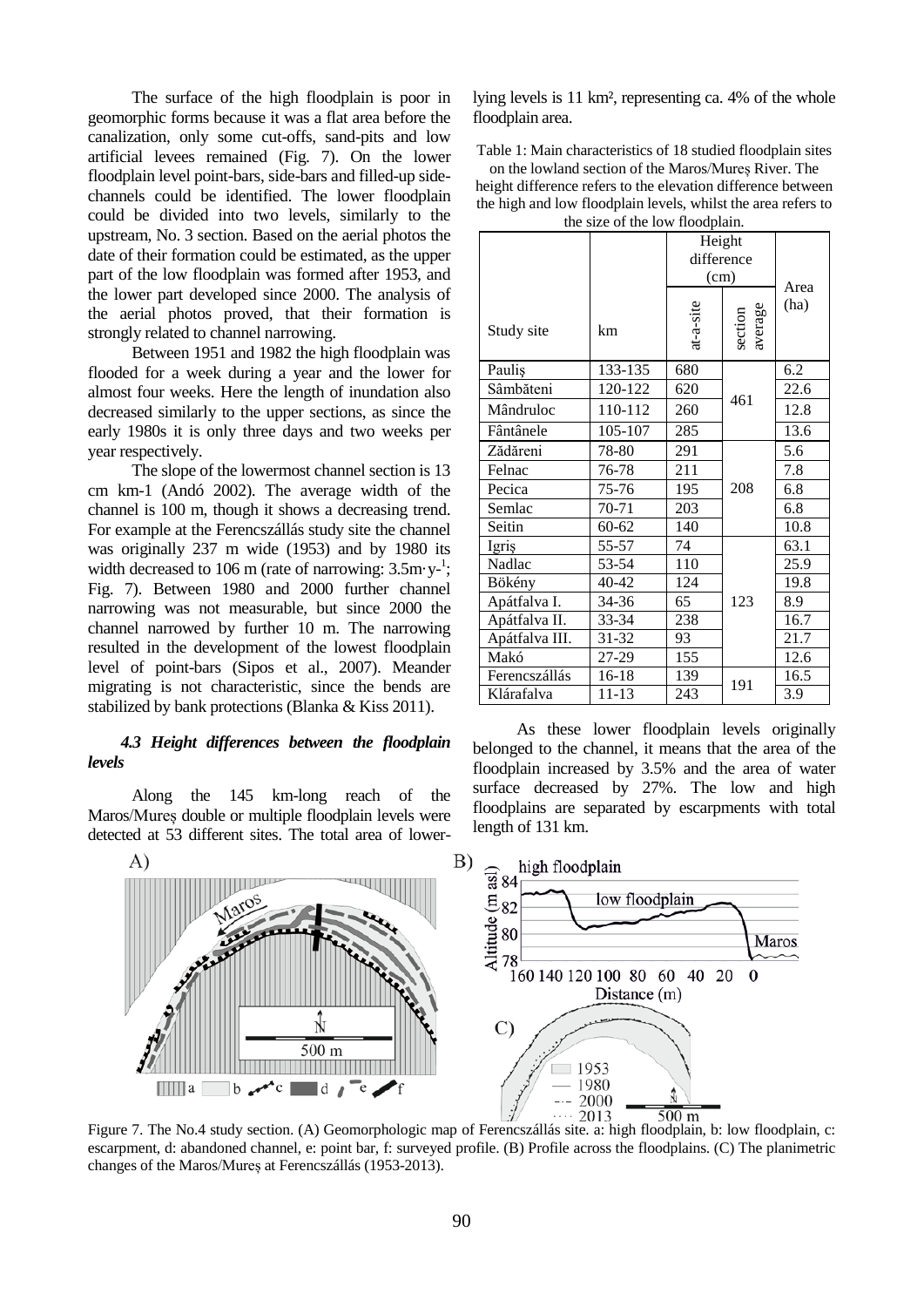In order to study the height differences in detail, the floodplain levels were surveyed along crosssections at 18 sites (Table 1). The height difference between the high and low floodplain levels was the highest at Pauliş and it decreased downstream. The greatest incision was measured at the most intensively mined area. Downstream of the in-channel gravel mines (No. 2 section) the height difference gradually decreases from 2.8 m to 0.7 m until Apátfalva I. study area. From Apátfalva III. study site the height difference (0.9 m) increases again downstream, as it reaches 2.4 m at Klárafalva.

This tendency in the height difference suggests, that at least two incision processes played role in the channel development of the Maros/Mureș, one started upstream from the mined area, while the other from the conjunction at Szeged.

## **5. CONCLUSIONS**

The yearly lowest water stages and the stage durability curves reflect that at the Makó gauging station incision was the dominant channel process between 1876 and 1912, then it was replaced by an aggradational period (1913-1981), finally since 1982 a new incision stage has started. Based on the yearly lowest stages, the estimated absolute incision at Makó (24.5 fkm) was 74 cm, whilst upstream, at Arad (97 fkm) the incision was more intensive (499 cm).

The stage durability curves reflect that the duration of floods has decreased (from 22.1 days/year to 14.7 d $\cdot$ y<sup>-1</sup>), and low stages (under 0 cm) became more frequent (from  $84.6d \cdot y^{-1}$  to  $182.3d \cdot y^{-1}$ ). The increasing frequency of low stages and the ascending discharge-stage curves were published by Konyecsny (2010) too, but he explained it by the construction of upstream reservoirs, and did not mention the incision as a possible reason.

The discharge data of the Makó and Arad gauging stations suggest that the water level drop was a real incision process rather than just a discharge and stage decrease due to drier climate or run-off control, as the discharges of stages lower than the bankfull level increased. The discharge-stage curves suggest that the active incision has started upstream on the river in the 1970s, and it probably propagated downstream.

Based on the yearly lowest water levels the amount of incision was 74 cm at Makó and 499 cm at Arad, which it well supported by the differentiation of floodplain levels, as it is 123 cm along the No. 3 section (upstream of Makó) and 461 cm upstream of Arad.

The present-day high floodplains were wetlands and active floodplains before the nineteenth century river regulations, and they were inundated for ca. 1-5 weeks. As the result of incision the length of inundation decreased to days. Nowadays the lower floodplain levels are the scene of active overbank processes, as they are inundated for similar duration (1-4 weeks per year) as a century ago the high floodplain was.

The remnants of the cut-offs (made in the nineteenth century), their point-bars and revetments can be found on the high floodplain level, indicating that ca. 150 years ago these floodplain areas were really active. The lower floodplain sections have more diverse form-assemblage, reflecting the channel pattern and the human impact of their reach. The uppermost mined No. 1 section is poor in forms, as most of them were destroyed by gravel-mining. Here some abandoned channels and point-bars remained. Similar forms, but in greater density are typical on the floodplains of No. 2 meandering section, where channel widening is also typical (Urdea et al., 2012). The No. 3 studied section of the Maros/Mureș was straightened and became braided, thus on the lower floodplains mid-channel bars and the fragments of side-channels could be identified. Some point-bars can be found along the lowest, stabilized No. 4 section.

The maximum height difference (680cm) between the two main floodplain levels was measured on the uppermost section and it decreases downstream (65 cm) until Apátfalva I. study site, then it increases (243 cm) again towards the conjunction.

The spatial and temporal pattern of the incision could be reconstructed based on the yearly lowest stage data-set and the height difference between the high and low floodplains. The height differences are the greatest at the first and fourth sections of the Maros/Mureș, referring two incision processes: one started from upstream and another from downstream. An evolutionary model for the channel changes and floodplain development of Maros/Mureș could be set up based on the available data:

1) The analysis of the stage data of Makó and Arad gauging stations reflect that the first phase of the incision (1876–1912) affected the whole reach of the Maros/Mureș, resulting in approx. 0.5-1.5 m channel lowering. It is probably connected to the river regulation works, as the lowland reach of the Maros/Mureș was shortened considerably (from 260 km to 170 km; Urdea et al., 2012). It resulted in doubled slope and increased erosional capacity, leading to incision and intensive bank erosion along the third, braided section (Sipos et al., 2007). This incision was probably intensified by the 3.0-4.6 m incision of River Tisza (Kiss et al., 2008), which could have affected the lower sections of the Maros/Mureș, since Tisza is the erosional base of the Maros/Mureș River.

2) General deposition was typical in the next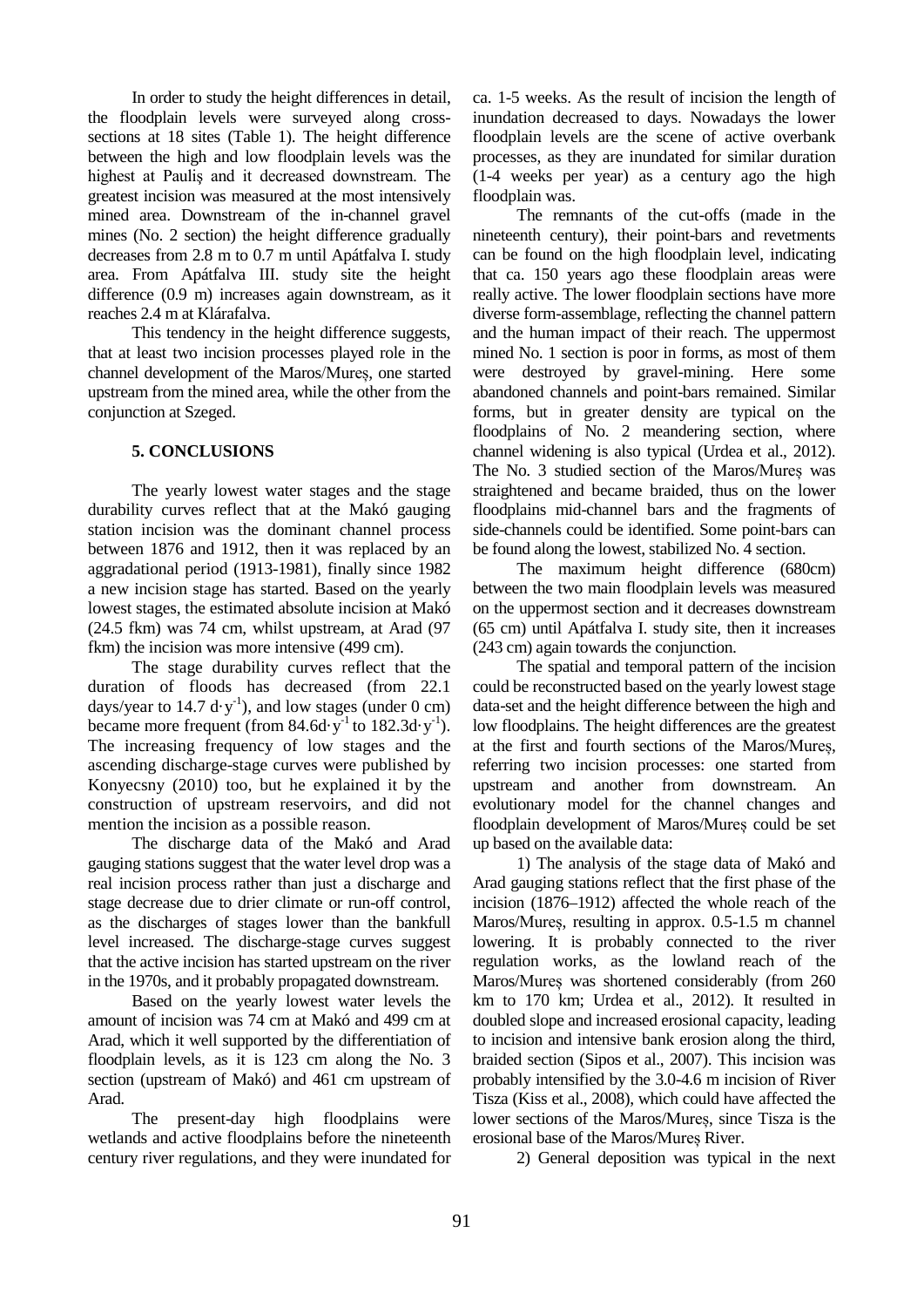period (1913–1981), though it could be detected just at Makó, where the average yearly lowest stage increased by 17cm. Similar processes at the Arad gauging station could not be detected because of the discontinuous data-set.

3) Finally, a new incision process started in the late 20th century. New, low floodplain levels formed with great height differences (max. 6.8 m) on the upper section, but as the process propagated downstream, its magnitude decreased. This incision is also proven by the changing stage-discharge curves. The direction of the incision (from upstream to downstream) is marked by the decreasing height differences of the two floodplains. This incision is probably in connection with the intensive in-stream gravel-mining, construction of reservoirs, and upland river regulation works (Konyecsny 2010, Urdea et al., 2012). As the result of the second incision, doubleleveled lower floodplains formed along the lower sections (0-70 km). Similar phenomenon does not detectable on the low floodplain level of the upper sections (70-145 km); probably because the incision was continuous or bank erosion was intensive and destroyed the former low floodplain sections.

Similar channel degradation processes were studied on the tributaries of Rhone (Bravard et al., 1997), on the Skawa and Wisloka Rivers in the Northern Carpathians (Wyzga 2001), on the streams of the Eastern Carpathians (Radoane et al., 2010), and on the Hernád River (Blanka & Kiss 2011). All these incision processes were in connection with human activity and resulted in the disappearance or area-loss of wetlands (Kovács 2013), ground-water level decrease, or alteration of vegetation (Bravard et al., 1997).

#### **ACKNOWLEDGEMENT**

The research was supported by the János Bolyai Research Scholarship of the Hungarian Academy of Sciences, by the 'National Excellence Program' of the European Union and Hungary in the framework of TÁMOP-4.2.4.A/ 2-11/1-2012-0001, NTP-EFÖ-P-15-0293 and by the Hungarian Research Foundation (OTKA 119193).

#### **REFERENCES**

- **Andó M.,** 2002. *Hydrology of the Tisza river system.* SZTE TFGT, Szeged, 89-107. (in Hungarian)
- **Antonelli C., Provansal M. & Vella C.,** 2004. *Recent morphological channel changes in a deltaic environment*. Geomorphology, 57, 385-402.
- **Biedenharn D.S., Thorne C.R. & Watson C.C.** 2000. *Recent morphological evolution of the Lower Mississippi River*. Geomorphology 34, 227-249.
- **Blanka V. & Kiss T.,** 2011. *Effect of different water*

*stages on bank erosion, case study on river Hernád, Hungary.* Carpathian J. of Earth and Envi Sci. 6, 101-108.

- **Bogárdi J.,** 1974. *Sediment transport of rivers.* Akadémia Kiadó, Budapest, 794-795. (in Hungarian)
- **Bravard J.P., Amoros C., Pautou G., Bornette G., Bournaud M., Chatellieres M., Gibert J., Piery J.L., Perrin J.F. & Tachet H.,** 1997. *River incision in south-east France.* Regulated Rivers, 13, 75-90.
- **Brookes A.,** 1985. *River channelization: traditional engineeringmethods, physical consequences and alternative practices.* Progress in Physical Geography, 9, 44-73.
- **Csoma J.,** 1987. *Channel processes of the Danube*   $downstream$ Közlemények, 69, 2, 286-296. (in Hungarian)
- **Dévai Gy.,** 2000. *Wetlands of the Great Hungarian Plain*. In: Pálfai I., (ed): A víz szerepe és jelentősége az Alföldön. Békéscsaba, 51-63. (In Hungarian)
- **Félegyházi P.,** 1929. *Cross-sectional changes of the Tiszasince the beginning of the river regulations.* Vízügyi Közlemények, 11, 93-102. (in Hungarian)
- **Graf W.L.,** 2005. *Geomorphology and Amercian dams: The scientific, social, and economic context.* Geomorphology, 71, 3-26.
- **Ihrig D.,** 1973. *History of the Hungarian river regulation works.* OVH-VDTI, Budapest, 365-370. (in Hungarian)
- **Kiss T. & Andrási G.**, 2013. *Island development on the Dráva River.* Hidrológiai Közlöny, 93, 35-43. (in Hungarian)
- **Kiss T. & Sipos Gy.,** 2007. *Braid-scale geometry changes in a sand-bedded river: Significance of low stages.* Geomorphology, 84, 209-221.
- **Kiss T., Fiala K. & Sipos Gy.,** 2008. *Alterations of channel parameters in response to river regulation works since 1840 on the Lower Tisza River (Hungary).* Geomorphology, 89, 96-110.
- **Kiss T., Oroszi Gy.V., Sipos Gy., Fiala K. & Benyhe B.,** 2011. *Accelerated overbank accumulation after nineteenth century river regulation works: A case study on the Maros River, Hungary.* Geomorphology, 135, 191-202.
- **Károlyi Z.,** 1960. Channel changes of the Tisza. VITUKI, Budapest, 102. (in Hungarian).
- **Kovács F.,** 2013. *GIS analysis of short and long term hydrogeographical changes on a nature conservation area affected by aridification.*  Carpathian Journal of Earth and Environmental Sciences, 8, 97-108.
- **Konyecsny K.,** 2010. *Statistical analysis of low stages on the Maros.* Hidrológiai Közlöny, 90, 45-55. (in Hungarian).
- **Laczay I.,** 1975. *Catchment and hydrology of the Maros.* In: Vízrajzi Atlasz Sorozat 19. Maros. VITUKI, Budapest, 4-7. (in Hungarian)
- **Laczay I.,** 1977: *Channel pattern changes of Hungarian rivers: the example of the Hernád River.* In: Gregory K.J., (ed): River Channel Changes. Wiley, Chichester, 185-192.